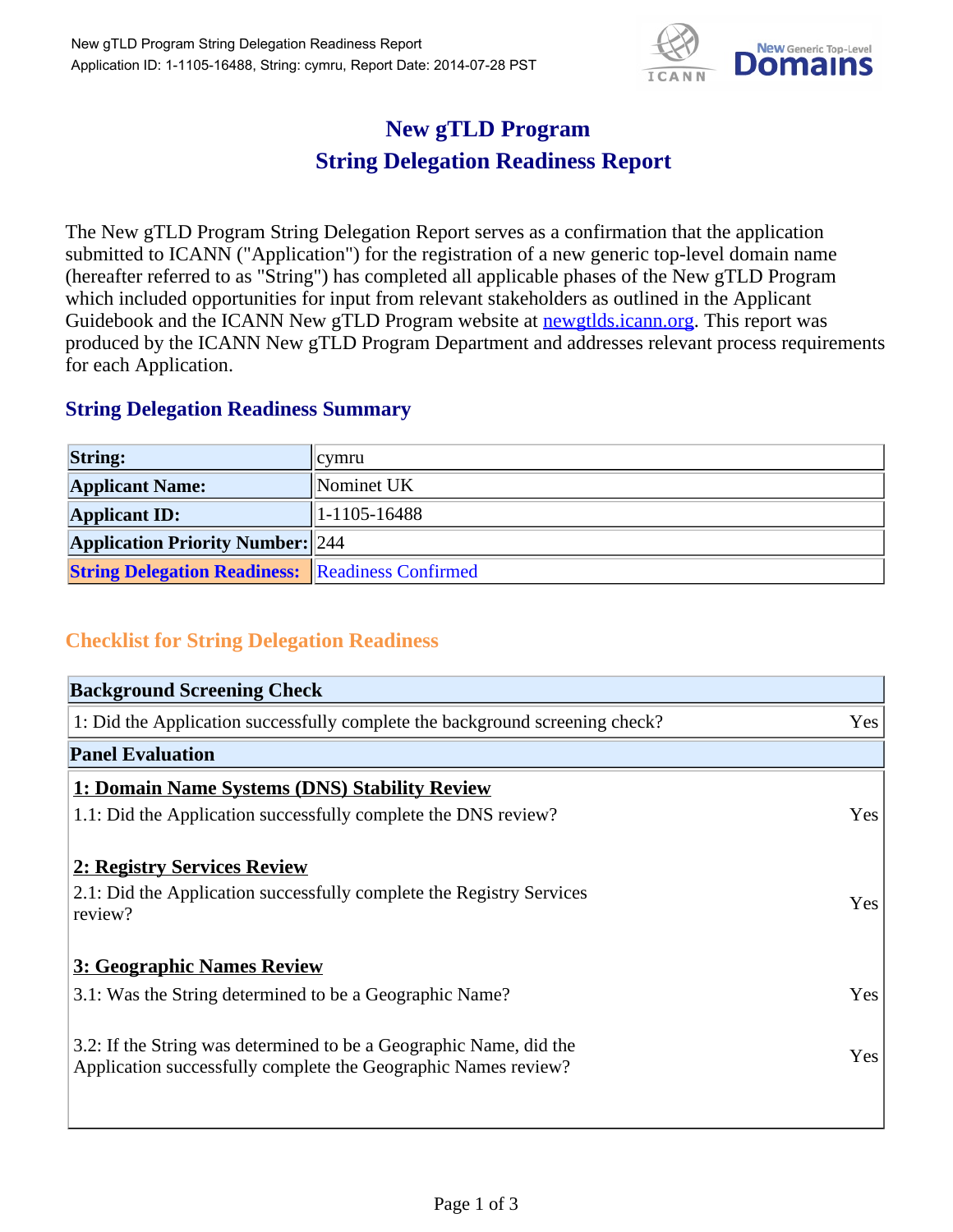

| 4: Financial Review                                                                |            |
|------------------------------------------------------------------------------------|------------|
| $\vert$ 4.1: Did the Application successfully complete the Financial Capability    | Yes        |
| review?                                                                            |            |
| <b>5: Technical Review</b>                                                         |            |
| 5.1: Did the Application successfully complete the Technical and                   | <b>Yes</b> |
| <b>Operation Capability review?</b>                                                |            |
|                                                                                    |            |
| <b>6: String Similarity Review</b>                                                 |            |
| $\vert$ 6.1: Was the Application determined to not be confusingly similar to other | Yes        |
| applied for strings, including through String Confusion Objections?                |            |
| 6.2: If the Application was determined to be confusingly similar to other          |            |
| applied for strings, including through String Confusion Objections, did the        |            |
| Application prevail in the string contention resolution process (CPE,              | N/A        |
| Auction, and/or Self-Resolution of String Contention via                           |            |
| withdrawal/termination of all other members in contention)?                        |            |

| <b>Public Comment Period</b>                                                                                                                                                                   |                |
|------------------------------------------------------------------------------------------------------------------------------------------------------------------------------------------------|----------------|
| 1: Was the public provided an opportunity to submit comments on the Application?                                                                                                               | Yes            |
| 2: Were comments for the Application considered by evaluation panels?                                                                                                                          | Yes            |
| <b>Objection Process</b>                                                                                                                                                                       |                |
| 1: Were objections filed against the Application?                                                                                                                                              | N <sub>0</sub> |
| 2: If objections were filed against the Application, did Applicant prevail in the dispute<br>resolution proceedings for all Legal Rights, Limited Public Interest and Community<br>Objections? | N/A            |
| <b>Governmental Advisory Committee (GAC) Advice</b>                                                                                                                                            |                |
| 1: Did the GAC have an opportunity to provide advice for the Application?                                                                                                                      | Yes            |
| 2: Did the GAC provide consensus GAC advice that the String should not be approved by<br>the ICANN Board?                                                                                      | N <sub>0</sub> |
| 3: If the GAC provided consensus GAC advice to the ICANN Board, did the ICANN Board<br>(or New gTLD Program Committee) accept the GAC advice?                                                  | N/A            |
| <b>Accountability Mechanisms</b>                                                                                                                                                               |                |
| 1: Was the Application the subject of a complaint or review through one of ICANN's<br>accountability mechanisms (Reconsideration or Independent Review)?                                       | N <sub>0</sub> |
| 1.1: If yes, did the BGC, ICANN Board or New gTLD Program Committee determine that<br>the Application should not proceed to contracting?                                                       | N/A            |